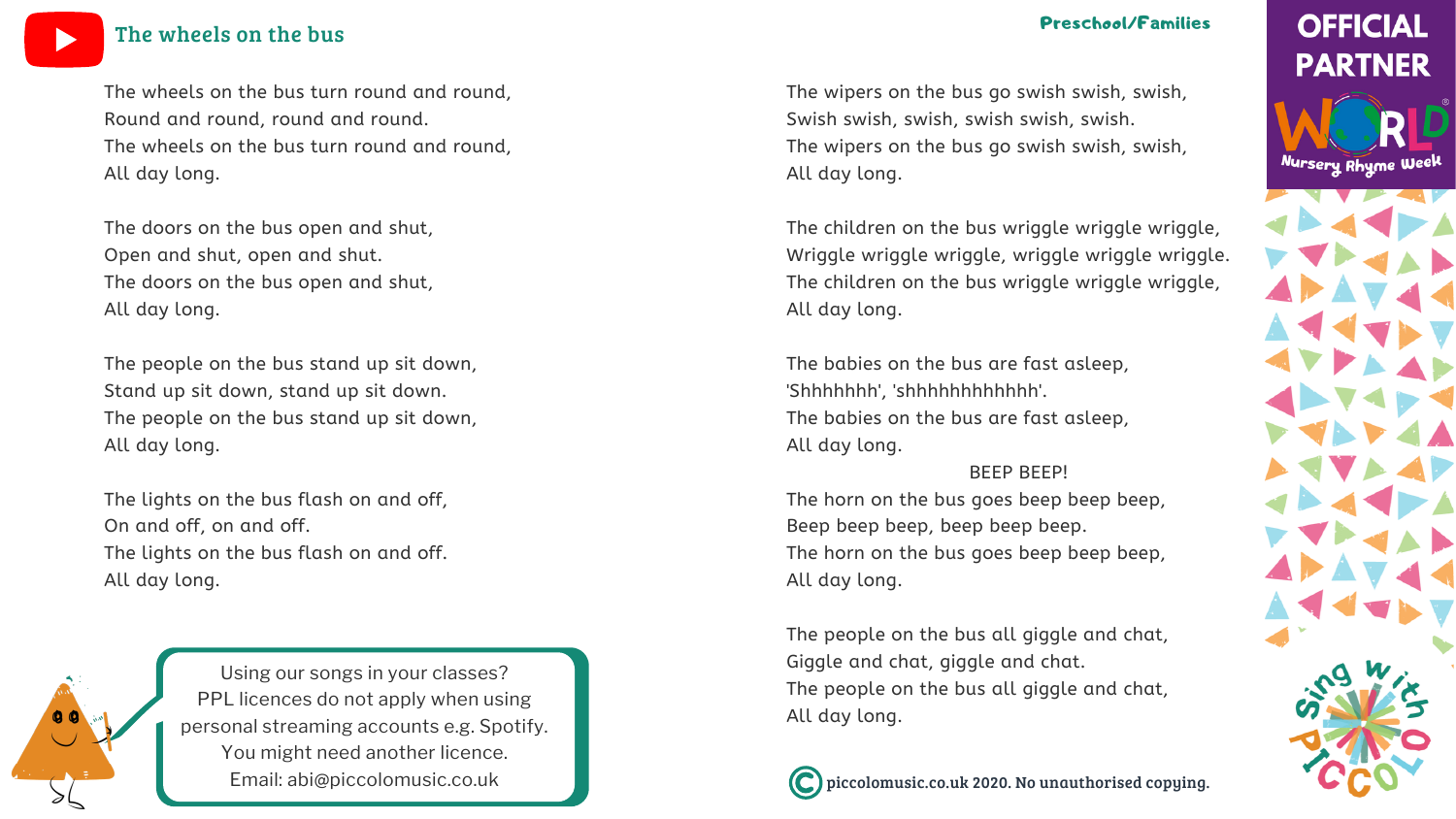[Musical](https://bit.ly/MusicalactivitiesYOUTUBE) Games Playing Music

#### Preschool/Families

# **OFFICIAL PARTNER**

Nursery Rhyme Week





BABIES: Sitting on your knee facing in or out, hold baby's arms and wind them round and round to the song. Play peekaboo as doors open and close, lift baby high in the air or stand up and sit down, open and shut hands for the lights, wriggle with baby, snuggle up and whisper in baby's ear, beep baby's tummy and tickle and giggle. Each time you sing 'all day long' you can bounce baby or clap three times.

SINGING GAME: children sit in rows of two or more and do the actions as they pretend they are on the bus. They can also make up different actions and someone could be the driver and the conductor.



RAINY DAY GAME: A group of adults with their toddlers stuck in someone's house on a rainy day? Take a big piece of paper and different coloured paint or finger paints and as you sing the song, put paint on your hands and make the actions on the paper to make some amazing pictures. Change paint colour for each verse and go where your imagination and the music takes you. You could also paint with just your fingers or with a brush.

PERCUSSION PLAY: Encourage babies and children to play and listen to instruments, feeling the beat, the tempo (playing quickly, playing slowly) and the dynamics (playing loudly and softly). Make patterns in the air with the percussion instruments to fit the verses also changing the dynamics as appropriate.

CAR JOURNEY CHALLENGE: Create new verses with other modes of transport - bikes, trains, lorries, planes. Once you have exhausted the transport topic, you can sing about different animals and how they move and play and also people at work and the different things they do as they carry out their day.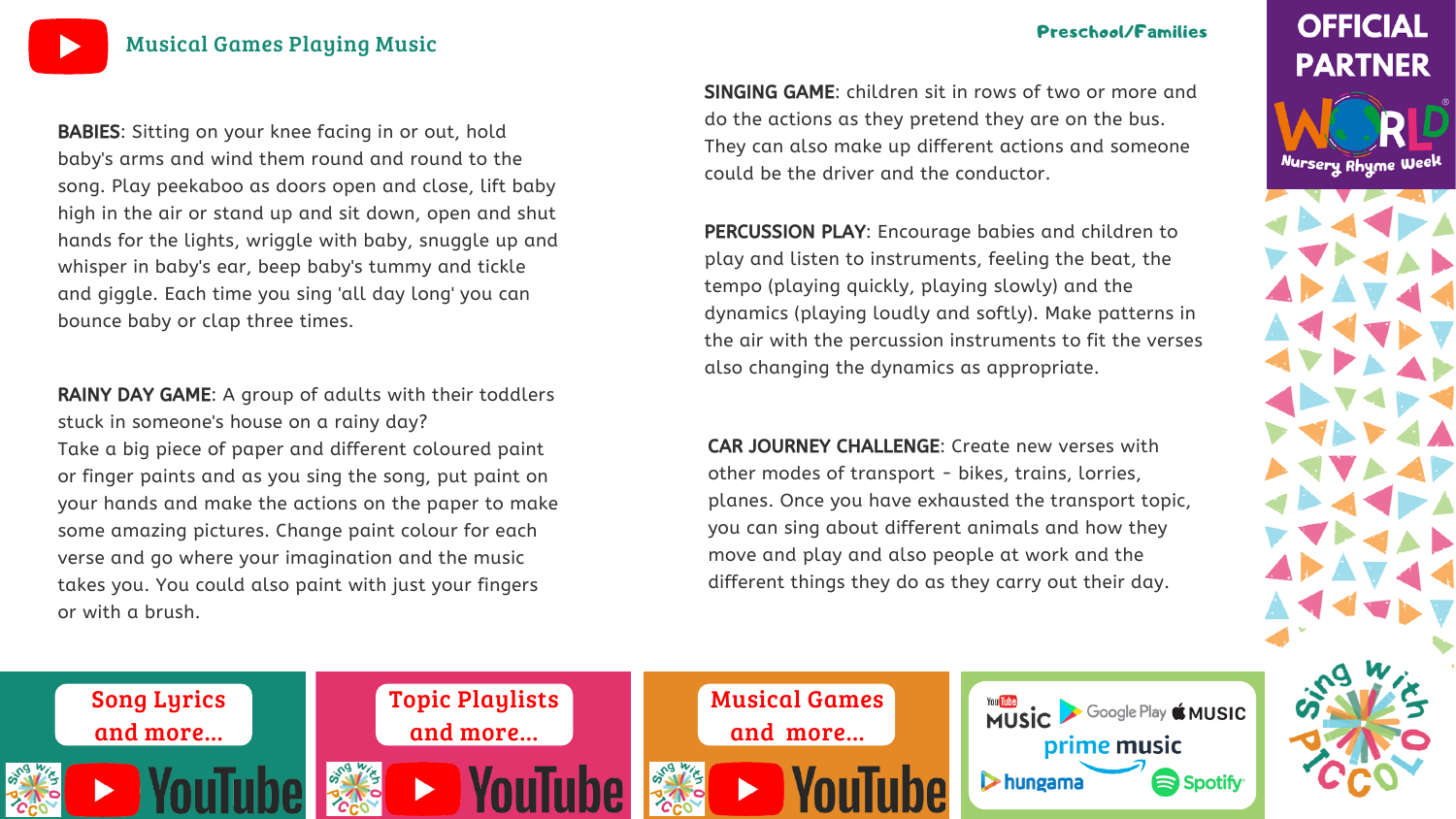piccolomusic.co.uk 2020. No unauthorised copying.

# **OFFICIAL PARTNER**

Nursery Rhyme Week



The wipers on the bus go swish swish, swish, Swish swish, swish, swish swish, swish. The wipers on the bus go swish swish, swish, All day long.

The babies on the bus are fast asleep, 'Shhhhhhh', 'shhhhhhhhhhh'.

The children on the bus wriggle wriggle wriggle, Wriggle wriggle wriggle, wriggle wriggle wriggle. The children on the bus wriggle wriggle wriggle, All day long.

The babies on the bus are fast asleep,

All day long.

BEEP BEEP! The horn on the bus goes beep beep beep, Beep beep beep, beep beep beep. The horn on the bus goes beep beep beep, All day long.

The people on the bus all giggle and chat, Giggle and chat, giggle and chat. The people on the bus all giggle and chat, All day long.



The wheels on the bus turn round and round, Round and round, round and round. The wheels on the bus turn round and round, All day long.

The doors on the bus open and shut, Open and shut, open and shut. The doors on the bus open and shut, All day long.

The people on the bus stand up sit down, Stand up sit down, stand up sit down. The people on the bus stand up sit down, All day long.

The lights on the bus flash on and off, On and off, on and off. The lights on the bus flash on and off. All day long.

> Using our songs in your [classes?](https://bit.ly/LicensingYOUTUBE) PPL licences do not apply when using personal [streaming](https://bit.ly/LicensingYOUTUBE) accounts e.g. Spotify. You might need [another](https://bit.ly/LicensingYOUTUBE) licence. Email: [abi@piccolomusic.co.uk](https://bit.ly/LicensingYOUTUBE)



### The [wheels](https://bit.ly/WNRW2020YOUTUBE) on the bus

#### Foundation/Key Stage One